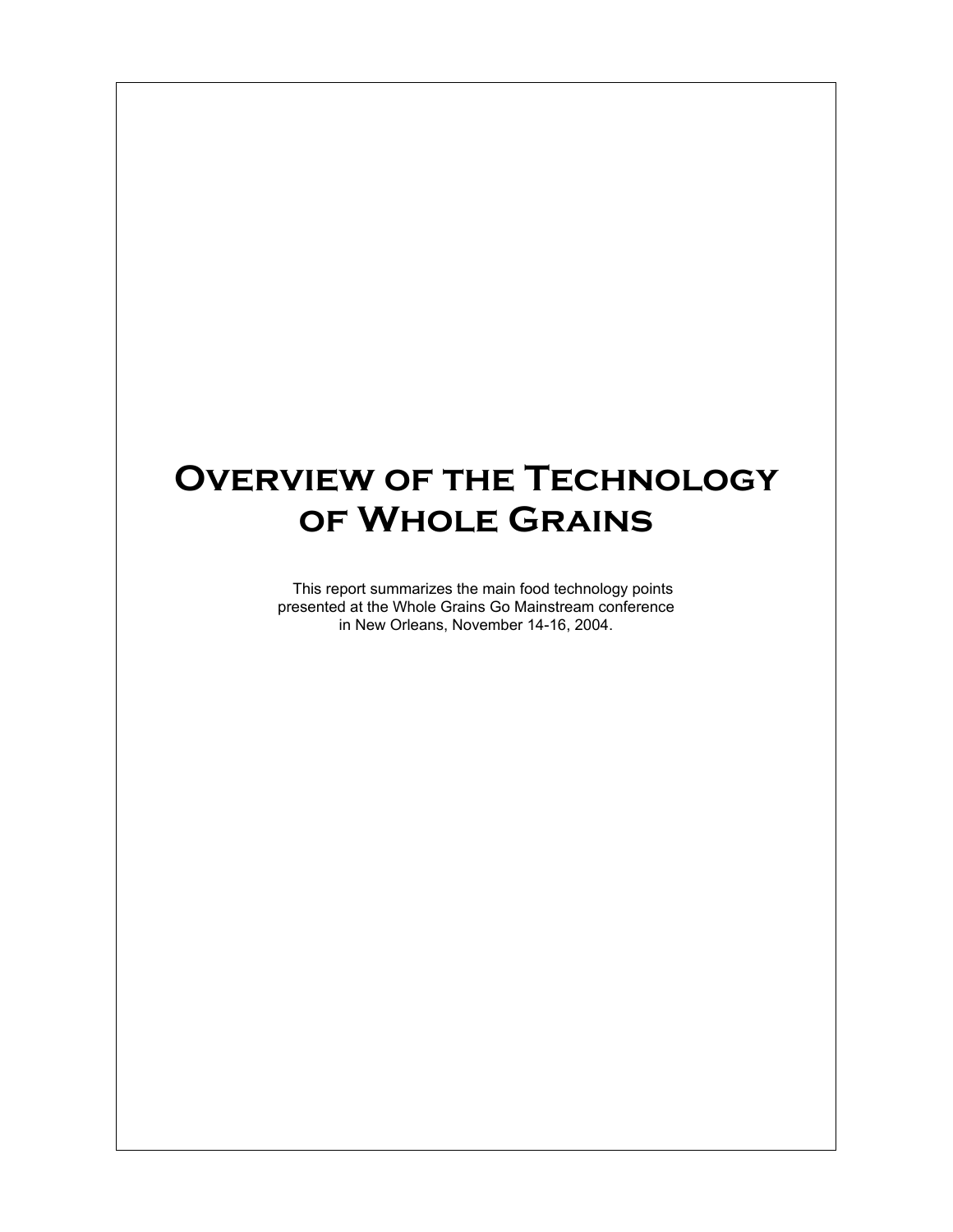### **Whole Grains vs. Refined Grains**

Grains consist of three parts: an outer protective covering known as the bran; the germ, which contains the potential to become a new plant; and the endosperm, designed as food for the growing seed.



*graphic courtesy of Bob's Red Mill*

When grains are refined, the bran and the germ are removed, leaving just the endosperm. A separate Scientific Report generate by this conference discusses the nutritional changes that result from refining grains. This Technology Report will focus on the technological issues – in farming, milling and food technology – that separate whole grains from refined grains.

# **Why We Have Favored Refined Flour**

#### **1) It's easier to cook with.**

Breads, for example, depend on the elastic action of gluten strands to rise properly. But whole grain flour has a lower proportion of gluten, and sharp particles of bran tend to slice through what gluten exists, creating challenges for developing a fullyrisen loaf.

#### **2) It lasts longer before spoiling.**

The germ of a grain contains healthy unsaturated fats which, after milling, can turn rancid with time and temperature. Whole grains and the products made with them will therefore have a shorter shelf-life than refined-grain products.

#### **3) Its products have a milder taste and softer texture.** After more than a century of eating refined products almost exclusively, our collective

palates have become accustomed to the taste, texture and appearance of soft, white grain foods.

#### **4) We were unaware of the advantages of whole grains**

Despite early scares – like the rise in beriberi that accompanied Asia's switch from brown rice to white in the 19<sup>th</sup> century – we had little real proof until recently of the major health benefits of whole grains. With few known disadvantages to refined grains, the advantages listed above were very compelling.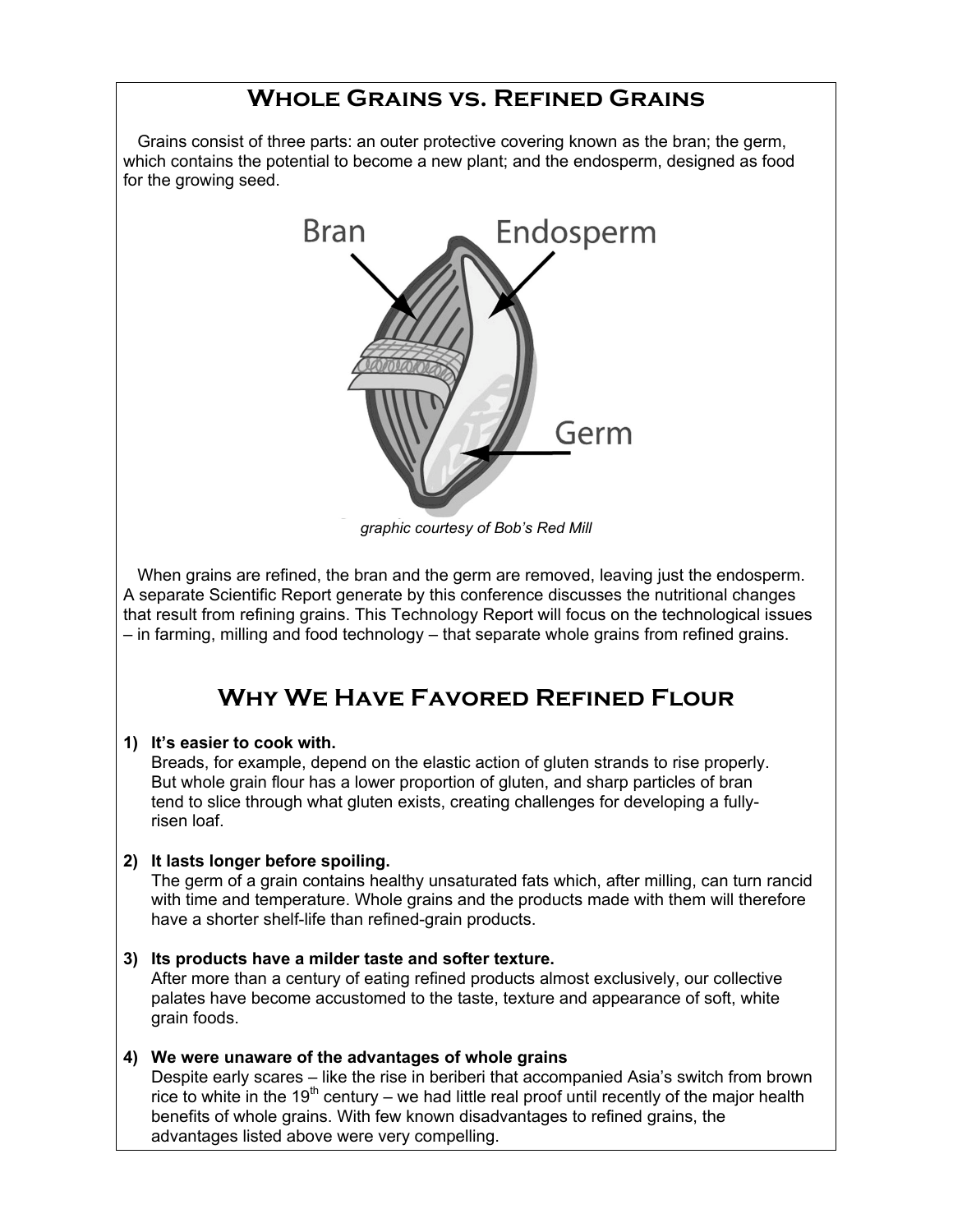## **The Technical Challenges of a Global Return to Whole Grains**

#### **1) Disruptions in the farm sector**

- a. One bushel of wheat yields approximately 42 pounds of refined flour. But the same bushel yields about 60 pounds of whole wheat flour (*Kansas Wheat Commission, www.kswheat.com).* Though different grains have different yields, all grains yield less refined flour than whole-grain flour. A switch to whole grains could lessen demand for grain for human consumption.
- b. At the same time, livestock farmers depend on inexpensive "waste" products of grain refining to feed their animals. Using all parts of the grain for human food may change the economics of feeding pigs, cows and chickens.
- c. Farmers will be presented with the opportunity and the risk of growing different grains like quinoa, amaranth and spelt and even new classes of wheat they aren't used to marketing. Today, only small manufacturers can use these less common grains, as the supply is too small to meet the needs of mainstream manufacturers.
- d. Different grains and different types of wheat grow best in different climates. Quinoa thrives in dry, high-altitude conditions. Farmers growing red spring wheat today in the northern US cannot necessarily switch to hard white winter wheat usually grown in the Great Plains tomorrow.

### **2) Retooling of mills**

Modern milling consists of as many as 180 different operations from removing foreign particles and conditioning the grain for a stable, consistent moisture content, to breaking the hard outer bran layer of the kernel and grinding the flour. Many of these operations must be modified in order to process whole grain flour instead of refined flour.

Mills must also be modified to accommodate different grains. Grains like teff and amaranth have very small kernels; the same equipment used to process wheat today cannot easily process amaranth tomorrow.

### **3) Reformulation of products**

Working with different grains, and working with whole wheat instead of refined wheat, creates several challenges – and opportunities. Neither the home cook nor the food manufacturer can simply substitute whole-grain flour for the same amount of refined flour. Among the differences:

- a. The higher total fiber in whole grains generally requires more liquid in a formulation.
- b. A larger amount of soluble fiber in some grains means that fat can be reduced in many baked goods.
- c. Longer proofing and baking times may be required for some products, reducing throughput.
- d. Some types of soluble fiber actually result in better freeze-thaw stability than refined grains.
- e. Different grains need different quantities of yeast. Teff, for instance, has its own symbiotic yeast, eliminating the need for added yeast.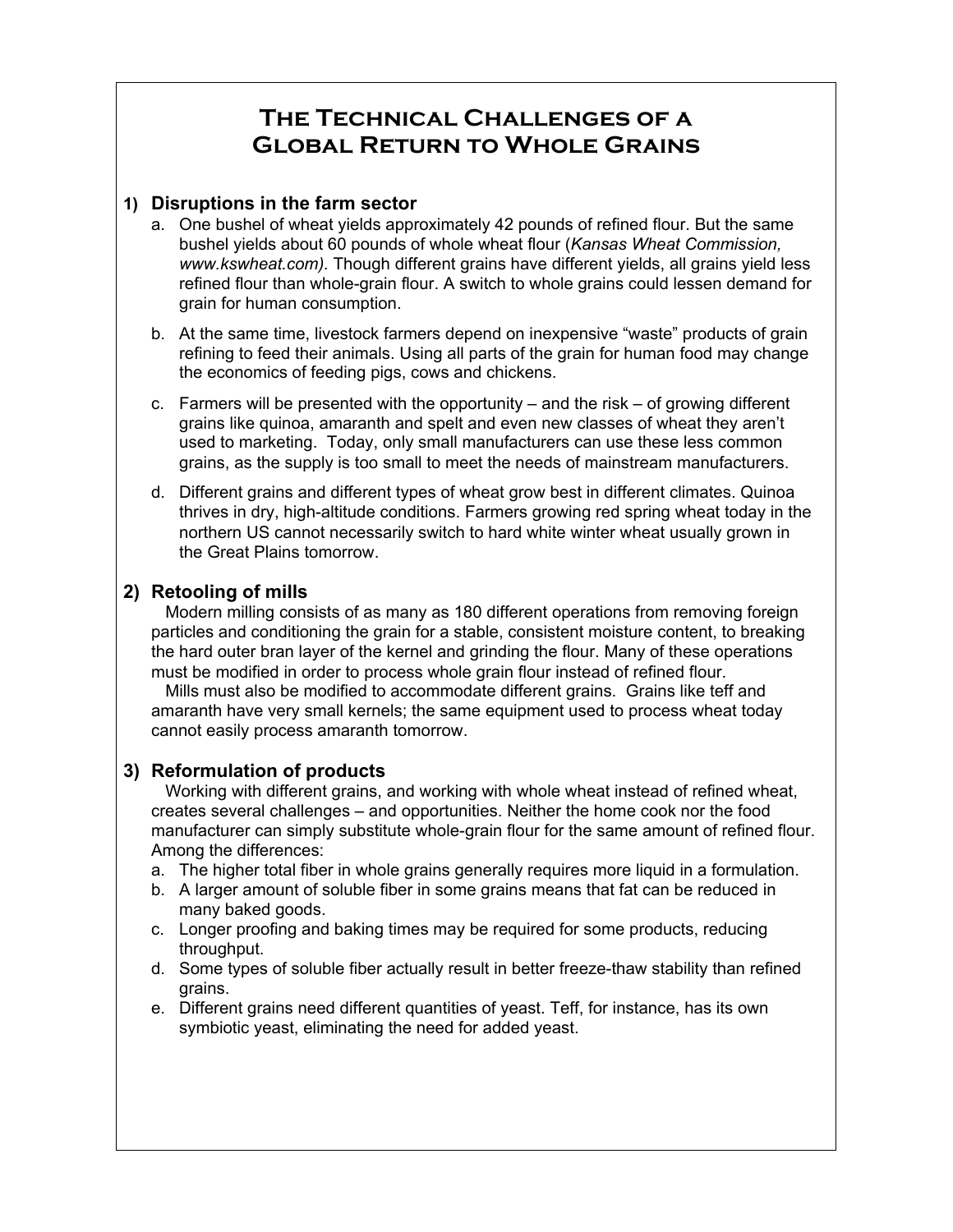### **We've Come a Long Way: Solutions in the Marketplace**

American and overseas ingenuity have made great progress in meeting many of the challenges listed above. Some of the solutions highlighted in this conference or currently available include:

### **1) Quicker cooking whole-grain rice**

Whole grain rice (brown rice and other colored rices) takes about 40-50 minutes to cook – twice as long as refined white rice. Scientists at USDA ARS, led by Elaine Champagne, have developed a process to bombard brown rice with rice flour, creating tiny microperforations in the rice that allow it to cook in the same time as white rice – without the addition of any chemicals or additives. At the same time, Lotus Foods has introduced Bhutanese Red Rice, a whole-grain rice that naturally cooks in 20 minutes.

### **2) Softer, milder whole wheat**

Consumers accustomed to refined white flour sometimes dislike the stronger taste and firmer texture of whole wheat products. By using Hard White Wheat instead of the Red Wheat traditionally milled in the US, manufacturers can create products with the nutrition of whole grain, but with a milder flavor and softer texture. Farmers in the cooperative run by Farmer Direct Foods have been working for sixteen years to increase the supply of hard white wheat, and this year ConAgra has introduced its UltraGrain white wheat flour.

### **3) New grains for soups**

When a major soup company wanted to create a new line of soups, it needed grains that could stand up to the high heat and pressure of the canning process. By experimenting with different whole grains, they found that grano not only added extra nutrition to their soups, but also performed beautifully, allowing them to bring out new food service products in less than six months.

### **4) New cooking and packaging methods**

A French company has developed a method of pre-cooking durum wheat berries and packaging them in shelf-stable pouches for use as-is in salads or warmed in side-dishes. Ebly Tender Wheat, as the product is called, is now on menus at restaurants from Delaware to California and in food service operations including Yale University Dining Service.